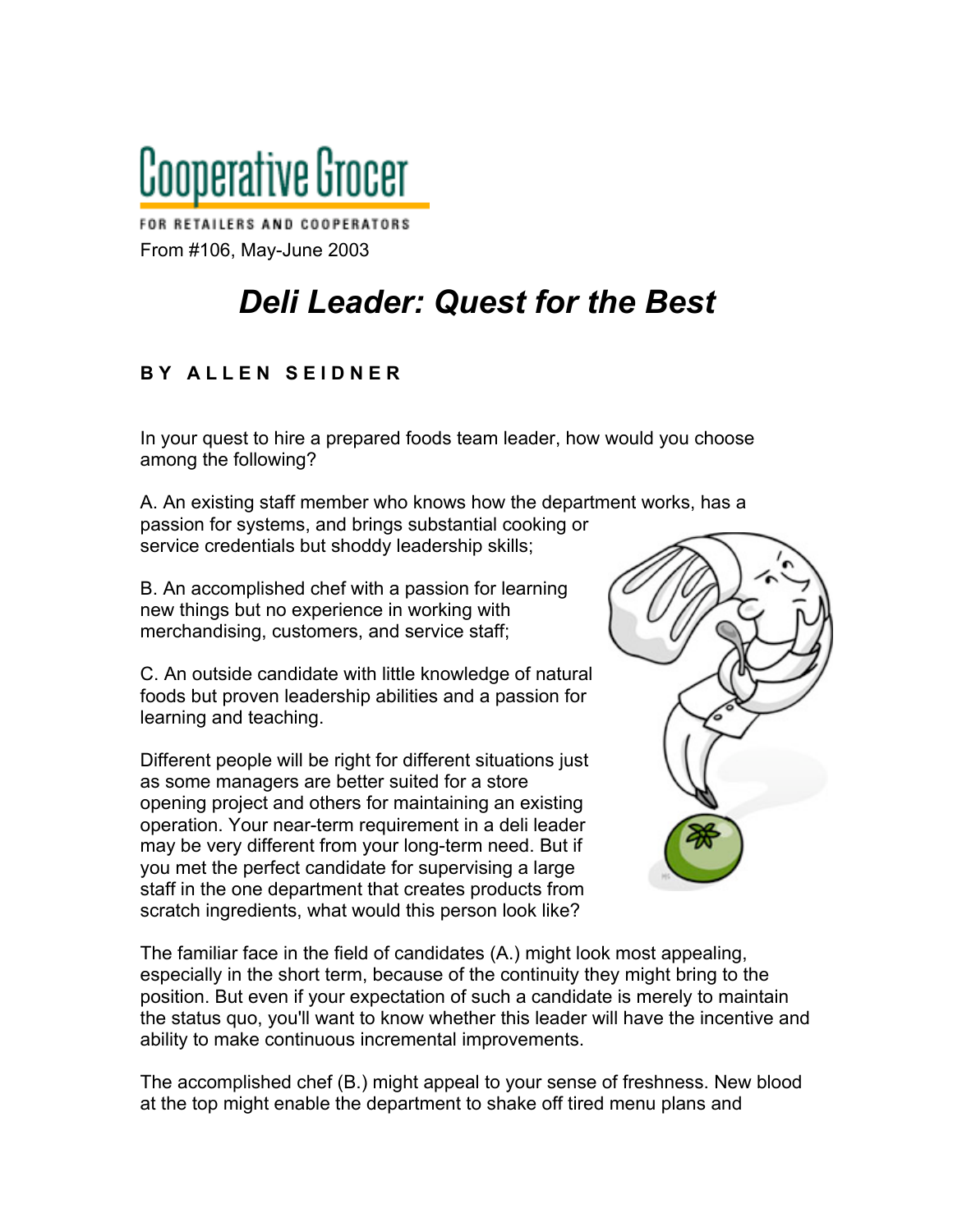perhaps some stale culture, to stake out new culinary ground. But you'll want to know whether this person will have the time and will to focus on the unfamiliar parts of your operation – customers, service staff, and marketing.

## Two common mistakes

I see two common mistakes in the hiring of deli managers: the promotion of an existing staff member primarily because they are the "most senior" or "deserving" person on the crew; and the hiring of a highly skilled chef who is not interested or capable of developing the skills required to be a successful team leader. The stereotypical arrogance often attributed to executive chefs is much less about their displaying a superior temperament than it is about a common mistaken belief that kitchen experience alone qualifies one to oversee the service, merchandising, and other aspects of a foodservice operation. Chefs often arrive with passion and a culinary arts education that has afforded them many of the tools for success – except leadership skills.

Considering that most prepared foods departments have strong opportunities for growth, your long-term needs are likely to call for someone who looks forward to teaching, facilitating, inspiring, and challenging staff and holding them accountable. Assuming each of several candidates is equally appealing in their approach, personality, sense of judgment and humor, I'll usually favor the proven leader (C.), even if that person knows little about natural foods cooking. A seasoned leader with high expectations who knows how to focus the team's collective energy is a leader who can produce results whether leading the front end or the deli team.

Every one of finest food team leaders I've worked with has had teaching as a core element of their prior experience and current leadership philosophy. Skilled teachers know that their opportunity to share knowledge depends on their developing social skills that help motivate and inspire others to participate.

Like teachers, successful leaders have an ability to balance fellowship with responsibility. Paul Clarke, after experience as an instructor at a culinary arts school, recently became the leader of Spoons, the deli at North Coast Cooperative in Arcata, California. "You learn how to manage people by doing it," Clarke says. "And you need experience with diverse groups of people to manage them effectively."

Jamie Eisenberg learned a lot about providing students with meaningful challenges during nine years as an instructor at the New England Culinary Institute, teaching new groups of seven students every two weeks. "What makes a difference for me is that I know what's possible," she says. These days, as the manager of 45 prepared foods staff at City Market in Burlington, Vermont, Eisenberg says she doesn't hesitate to "put people in situations where I know that they might fail at first, but they're going to win in the long run. And that long